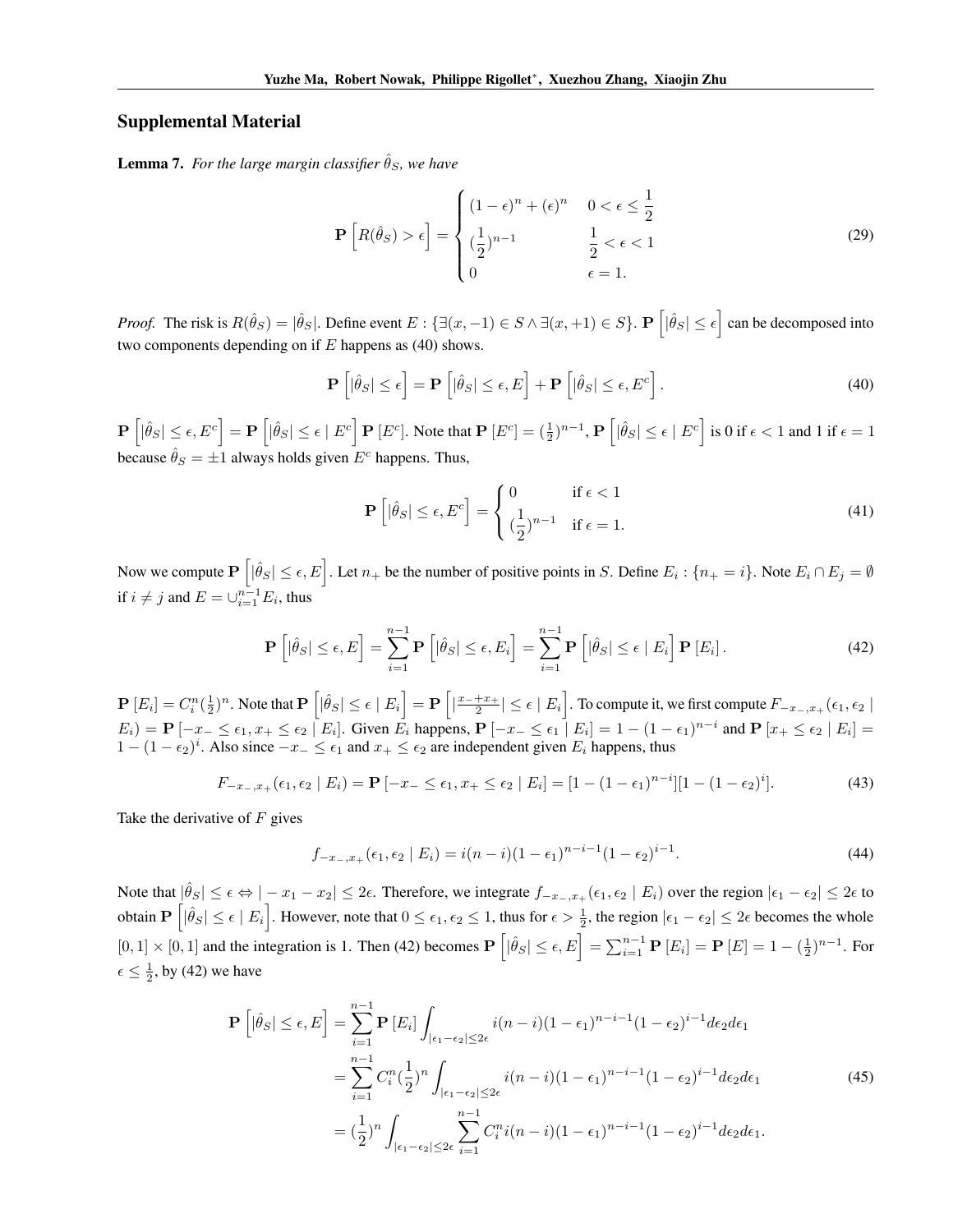Note that  $C_i^n i(n - i) = n(n - 1)C_{i-1}^{n-2}$ , (45) becomes

$$
\mathbf{P}\left[|\hat{\theta}_{S}| \leq \epsilon, E\right] = n(n-1)\left(\frac{1}{2}\right)^{n} \int_{|\epsilon_{1}-\epsilon_{2}| \leq 2\epsilon} \sum_{i=1}^{n-1} C_{i-1}^{n-2} (1-\epsilon_{1})^{n-i-1} (1-\epsilon_{2})^{i-1} d\epsilon_{2} d\epsilon_{1}
$$
\n
$$
= n(n-1)\left(\frac{1}{2}\right)^{n} \int_{|\epsilon_{1}-\epsilon_{2}| \leq 2\epsilon} \sum_{i=0}^{n-2} C_{i}^{n-2} (1-\epsilon_{1})^{n-2-i} (1-\epsilon_{2})^{i} d\epsilon_{2} d\epsilon_{1}
$$
\n
$$
= n(n-1)\left(\frac{1}{2}\right)^{n} \int_{|\epsilon_{1}-\epsilon_{2}| \leq 2\epsilon} (2-\epsilon_{1}-\epsilon_{2})^{n-2} d\epsilon_{2} d\epsilon_{1}
$$
\n
$$
= n(n-1)\left(\frac{1}{2}\right)^{n} \left[ \int_{[0,1] \times [0,1]} (2-\epsilon_{1}-\epsilon_{2})^{n-2} d\epsilon_{2} d\epsilon_{1} - \int_{|\epsilon_{1}-\epsilon_{2}| > 2\epsilon} (2-\epsilon_{1}-\epsilon_{2})^{n-2} d\epsilon_{2} d\epsilon_{1} \right].
$$
\n(46)

Now we compute the two integration in (46)

$$
\int_{[0,1]\times[0,1]} (2-\epsilon_1-\epsilon_2)^{n-2} d\epsilon_2 d\epsilon_1 = \int_0^1 \left[-\frac{1}{n-1} (2-\epsilon_1-\epsilon_2)^{n-1} \right]_0^1 d\epsilon_1
$$
\n
$$
= \int_0^1 \frac{1}{n-1} [(2-\epsilon_1)^{n-1} - (1-\epsilon_1)^{n-1}] d\epsilon_1 = \left[-\frac{1}{n(n-1)} (2-\epsilon)^n + \frac{1}{n(n-1)} (1-\epsilon_1)^n\right]_0^1 = \frac{2^n-2}{n(n-1)}.
$$
\n(47)

For the second integration, note that it can decomposed as

$$
\int_{|\epsilon_1-\epsilon_2|>2\epsilon} (2-\epsilon_1-\epsilon_2)^{n-2} d\epsilon_2 d\epsilon_1 = \int_{0}^{1-2\epsilon} \int_{\epsilon_1+2\epsilon}^{1} (2-\epsilon_1-\epsilon_2)^{n-2} d\epsilon_2 d\epsilon_1 + \int_{2\epsilon}^{1} \int_{0}^{\epsilon_1-2\epsilon} (2-\epsilon_1-\epsilon_2)^{n-2} d\epsilon_2 d\epsilon_1. \tag{48}
$$

Since the two sub-integration's are identical because the two sub regions are symmetric. We only show the computation for the first.

$$
\int_{0}^{1-2\epsilon} \int_{\epsilon_1+2\epsilon}^{1} (2-\epsilon_1-\epsilon_2)^{n-2} d\epsilon_2 d\epsilon_1 = \int_{0}^{1-2\epsilon} [-\frac{1}{n-1}(2-\epsilon_1-\epsilon_2)^{n-1}]_{\epsilon_1+2\epsilon}^{1} d\epsilon_1
$$
\n
$$
= \int_{0}^{1-2\epsilon} [-\frac{1}{n-1}(1-\epsilon_1)^{n-1} + \frac{2^{n-1}}{n-1}(1-\epsilon_1-\epsilon)^{n-1}] d\epsilon_1
$$
\n
$$
= [\frac{1}{n(n-1)}(1-\epsilon_1)^n - \frac{2^{n-1}}{n(n-1)}(1-\epsilon_1-\epsilon)^n] \Big|_{0}^{1-2\epsilon}
$$
\n
$$
= \frac{2^{n-1}}{n(n-1)} [\epsilon^n + (1-\epsilon)^n] - \frac{1}{n(n-1)}.
$$
\n(49)

Thus we have

$$
\int_{|\epsilon_1 - \epsilon_2| > 2\epsilon} (2 - \epsilon_1 - \epsilon_2)^{n-2} d\epsilon_2 d\epsilon_1 = 2 \int_{0}^{1-2\epsilon} \int_{\epsilon_1 + 2\epsilon}^{1} (2 - \epsilon_1 - \epsilon_2)^{n-2} d\epsilon_2 d\epsilon_1
$$
\n
$$
= \frac{2^n}{n(n-1)} [\epsilon^n + (1 - \epsilon)^n] - \frac{2}{n(n-1)}.
$$
\n(50)

Combine (47) and (50), we can compute (46) as follows.

$$
\mathbf{P}\left[|\hat{\theta}_S| \le \epsilon, E\right] = n(n-1)\left(\frac{1}{2}\right)^n \left[\frac{2^n - 2}{n(n-1)} - \frac{2^n}{n(n-1)}\left(\epsilon^n + (1-\epsilon)^n\right) + \frac{2}{n(n-1)}\right]
$$
  
= 
$$
\frac{2^n - 2}{2^n} - \epsilon^n - (1-\epsilon)^n + \left(\frac{1}{2}\right)^{n-1}
$$
  
= 
$$
1 - \epsilon^n - (1-\epsilon)^n
$$
 (51)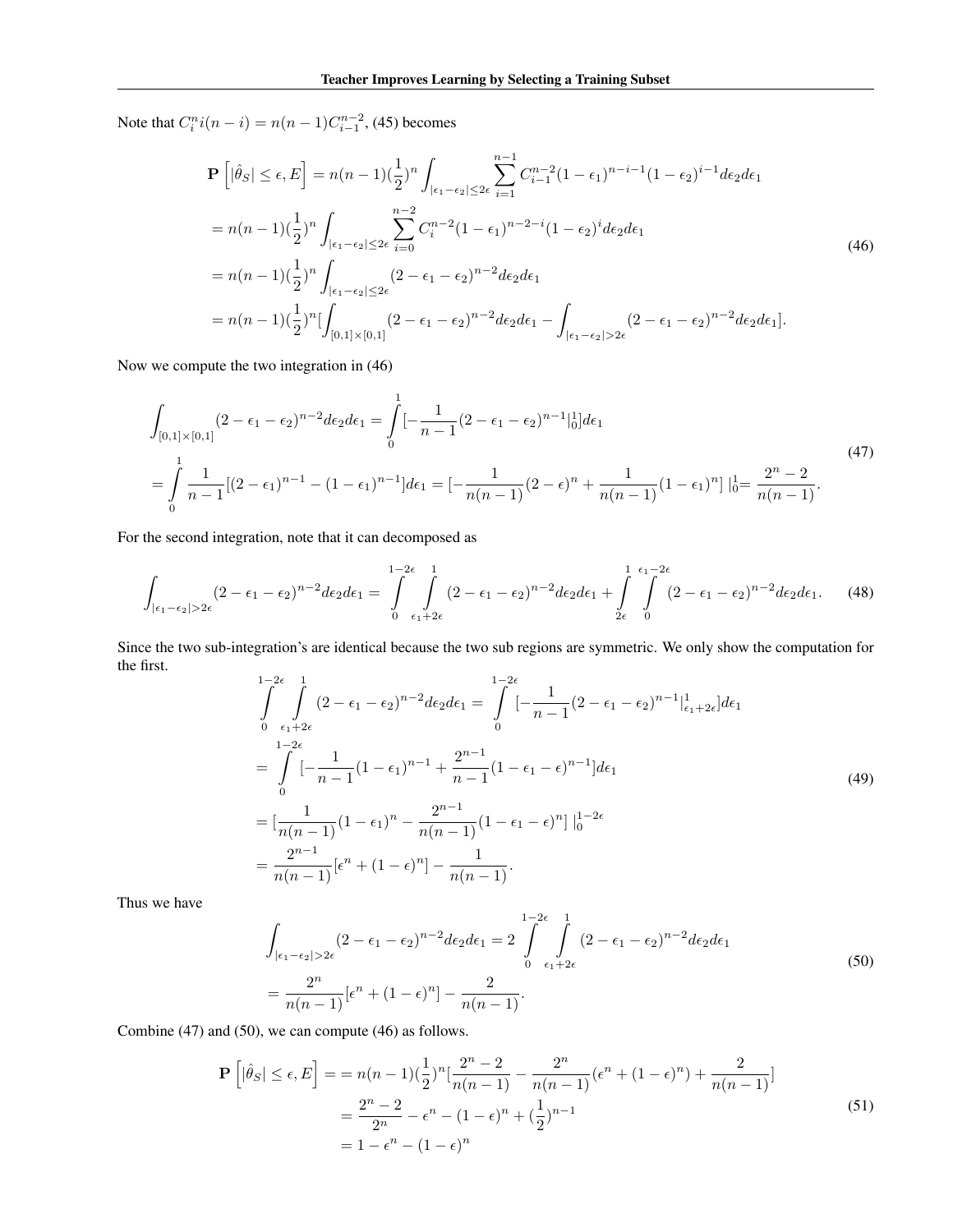Therefore we have

$$
\mathbf{P}\left[|\hat{\theta}_S| \le \epsilon, E\right] = \begin{cases} 1 - \epsilon^n - (1 - \epsilon)^n & \text{if } \epsilon \le \frac{1}{2} \\ 1 - (\frac{1}{2})^{n-1} & \text{if } \frac{1}{2} < \epsilon \le 1. \end{cases} \tag{52}
$$

Now combine (41) and (52) we have

$$
\mathbf{P}\left[|\hat{\theta}_S| \le \epsilon\right] = \begin{cases} 1 - \epsilon^n - (1 - \epsilon)^n & \text{if } \epsilon \le \frac{1}{2} \\ 1 - (\frac{1}{2})^{n-1} & \text{if } \frac{1}{2} < \epsilon < 1 \\ 1 & \text{if } \epsilon = 1. \end{cases} \tag{53}
$$

which is equivalent to (29).

**Lemma 9.** Let  $n = 4m$ , where m is an integer. Let S be an n-item iid sample drawn from  $p_{\mathbb{Z}}$ .  $\forall \epsilon > 0, \forall \delta \in (0,1)$ ,  $\exists \mathbb{M}(\epsilon, \delta) = \max\{\frac{3\epsilon}{\ln 4 - 1} \ln \frac{3}{\delta}, (\frac{1}{\epsilon} \ln \frac{3}{\delta})^{\frac{1}{2}}\}$  such that  $\forall m \geq \mathbb{M}(\epsilon, \delta)$ ,  $\mathbf{P}\left[R(\hat{\theta}_{B_{ms}(S)}) \leq \epsilon\right] > 1 - \delta$ .

*Proof.* Let  $S_1 = \{x \mid (x,1) \in S\}$  and  $S_2 = \{x \mid (x,-1) \in S\}$  respectively. Then we have  $|S_1| + |S_2| = 4m$ . Define event  $E_1$ :  $\{|S_1| \ge m \wedge |S_2| \ge m\}$ . Then we have

$$
\mathbf{P}\left[E_{1}\right] = 1 - 2\sum_{i=0}^{m-1} C_{i}^{4m} \left(\frac{1}{2}\right)^{4m}.\tag{54}
$$

 $\Box$ 

where we rule out all possible sequences of  $4m$  points which lead to  $|S_1| < m$  or  $|S_2| < m$ . By standard result [37] (Lemma A.5)  $\sum_{k=0}^{d} C_k^m \leq (\frac{em}{d})^d$ , we have

$$
\mathbf{P}\left[E_1\right] \ge 1 - 2\left(\frac{4em}{m-1}\right)^{m-1}\left(\frac{1}{2}\right)^{4m} = 1 - \frac{1}{2}\frac{e^{m-1}}{4^m}\left(\frac{m}{m-1}\right)^{m-1} \ge 1 - \frac{1}{2}\left(\frac{e}{4}\right)^m \ge 1 - \left(\frac{e}{4}\right)^m\tag{55}
$$

where the 2nd-to-last inequality follows from the fact that  $e \geq (1 + \frac{1}{m-1})^{m-1}$ . Note that by definition  $m \geq \frac{3e}{\ln 4 - 1} \ln \frac{3}{\delta} >$  $\frac{1}{\ln 4 - 1} \ln \frac{3}{\delta}$ , thus  $(\frac{e}{4})^m < \frac{\delta}{3}$  and  $\mathbf{P}[E_1] > 1 - \frac{\delta}{3}$ . Since  $|S_1| + |S_2| = 4m$ , then either  $|S_1| \ge 2m$  or  $|S_2| \ge 2m$ . Without loss of generality we assume  $|S_1| \ge 2m$ . We then divide the interval [0, 1] equally into  $N = \lfloor m^2(\ln \frac{3}{2})^{-1} \rfloor$  segments. The length of each segment is  $\frac{1}{N} = O(\frac{1}{m^2})$  as Figure 4 shows. Note that  $m \ge \frac{3e}{\ln 4 - 1} \ln \frac{3}{\delta} > 3e \ln \frac{3}{\delta}$ , thus  $N \ge \lfloor 3em \rfloor > 2em > m$ .



## Figure 4: segments

Let  $N<sub>o</sub>$  be the number of segments that are occupied by the points in  $S<sub>1</sub>$ . Note that  $N<sub>o</sub>$  is a random variable. Let  $E<sub>2</sub>$ be the event that  $N_o \geq m$ . Now we lower bound  $P[E_2]$ . This is a variant of the coupon collector's problem: there are *N* distinct coupons, and in  $|S_1|$  trials we want to collect at least *m* distinct coupons. Note that  $P[E_2] = 1 - P[E_2^c] =$  $1 - \sum_{i=1}^{m-1} P[N_o = i]$ . Let  $T_i$  be the number of all possible coupon sequences of  $S_1$  such that  $S_1$  occupies exactly *i* segments (i.e. distinct coupons). We have *C<sup>n</sup> <sup>i</sup>* ways of choosing *i* segments among a total of *N*. Also, for each choice of *i* segments, the number of all possible coupon sequences of  $S_1$  such that  $S_1$  fully occupies those *i* segments without empty is upper bounded by  $i^{|S_1|}$ . Thus  $T_i \leq C_i^n i^{|S_1|}$  and we have

$$
\mathbf{P}\left[N_o = i\right] = \frac{T_i}{N^{|S_1|}} \le C_i^n \left(\frac{i}{N}\right)^{|S_1|}.\tag{56}
$$

Since  $m \ge \frac{3e}{\ln 4 - 1} \ln \frac{3}{\delta} > \log_2 \frac{3}{\delta}, |S_1| \ge 2m$ , and  $N > 2em$ , thus

$$
\mathbf{P}\left[E_{2}^{c}\right] = \sum_{i=1}^{m-1} \mathbf{P}\left[N_{o} = i\right] \leq \sum_{i=1}^{m-1} C_{i}^{n} \left(\frac{i}{N}\right)^{|S_{1}|} \leq \sum_{i=1}^{m-1} C_{i}^{n} \left(\frac{m}{N}\right)^{2m}
$$
\n
$$
< \sum_{i=0}^{m} C_{i}^{n} \left(\frac{m}{N}\right)^{2m} \leq \left(\frac{eN}{m}\right)^{m} \left(\frac{m}{N}\right)^{2m} = \left(\frac{em}{N}\right)^{m} < \left(\frac{em}{2em}\right)^{m} = \left(\frac{1}{2}\right)^{m} < \frac{\delta}{3}.
$$
\n
$$
(57)
$$